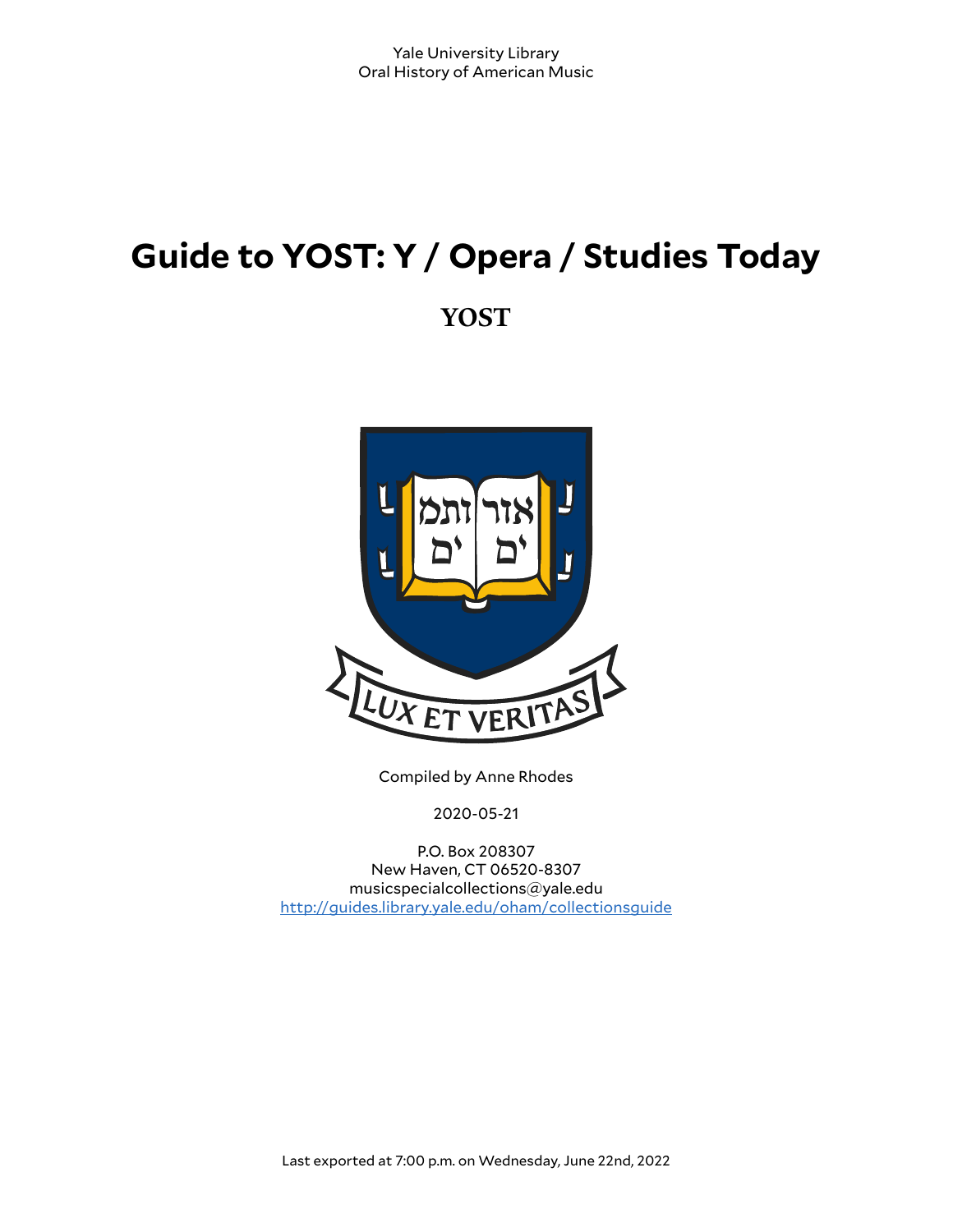# **Table of Contents**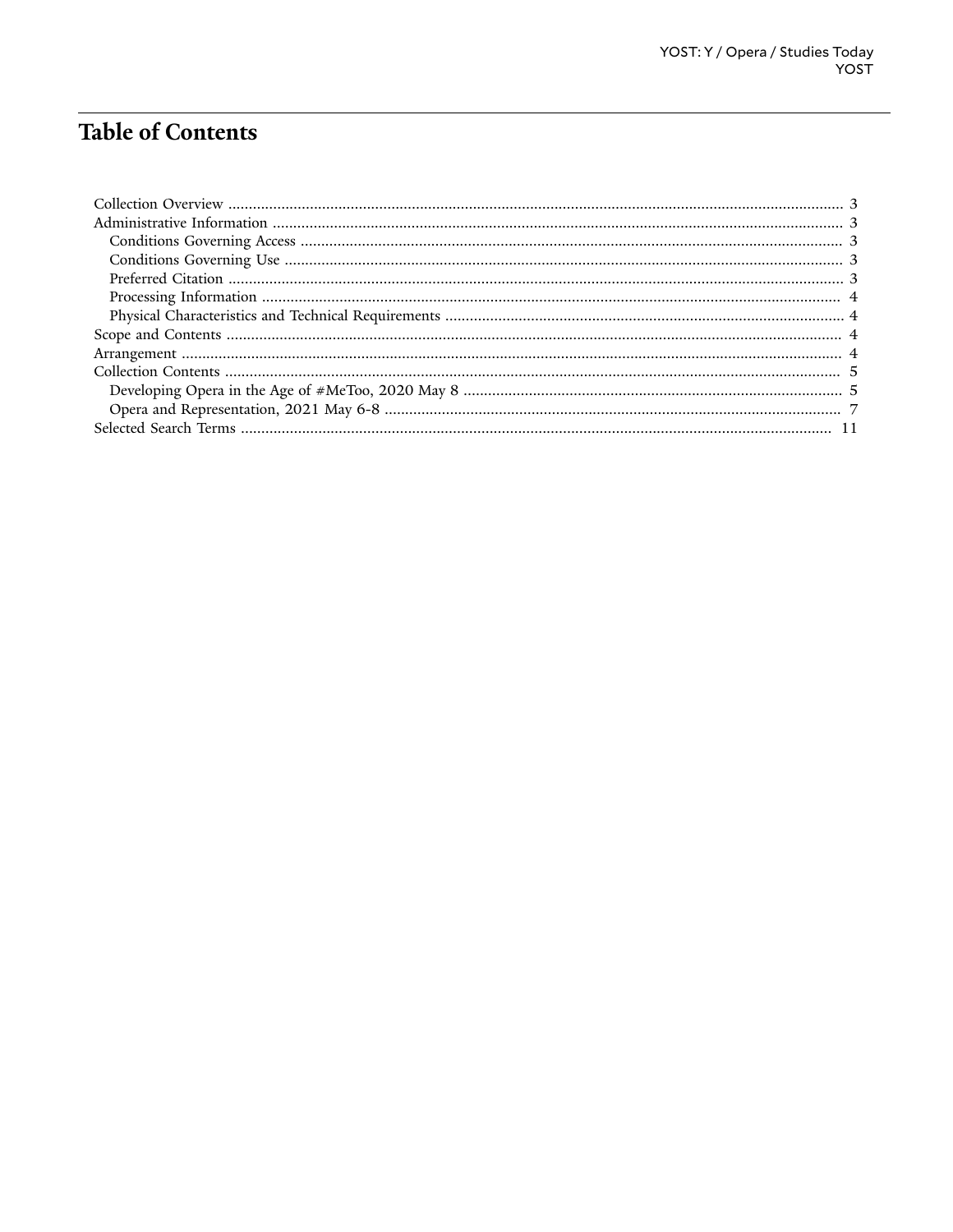# <span id="page-2-0"></span>**Collection Overview**

|                          | <b>REPOSITORY:</b> Oral History of American Music<br>P.O. Box 208307<br>New Haven, CT 06520-8307<br>musicspecialcollections@yale.edu<br>http://guides.library.yale.edu/oham/collectionsquide |
|--------------------------|----------------------------------------------------------------------------------------------------------------------------------------------------------------------------------------------|
| <b>CALL NUMBER: YOST</b> |                                                                                                                                                                                              |
|                          | <b>TITLE:</b> YOST: Y / Opera / Studies Today                                                                                                                                                |
|                          | <b>DATES: 2020-2021</b>                                                                                                                                                                      |
|                          | <b>PHYSICAL DESCRIPTION:</b> 12 Computer Files (25.74 gigabytes)                                                                                                                             |
| <b>LANGUAGE: English</b> |                                                                                                                                                                                              |
|                          | <b>SUMMARY:</b> A collection of recorded conferences, workshops and presentations hosted<br>by the Yale Opera Studies initiative.                                                            |
|                          | <b>ONLINE FINDING AID:</b> To cite or bookmark this finding aid, please use the following link: https://<br>hdl.handle.net/10079/fa/oham.yost                                                |

# <span id="page-2-1"></span>**Administrative Information**

## <span id="page-2-2"></span>**Conditions Governing Access**

This collection is open for research. The finding aid includes links to stream most interviews online via Oral History of American Music's (OHAM) AV access system, Aviary. Yale users can login to Aviary using their Yale University ID, to stream these interviews without restriction. Other users are able to request access to interviews directly through Aviary. For access instructions, and to request transcripts of an interview, see [OHAM's](https://guides.library.yale.edu/oham/collectionsguide/access) website.

# <span id="page-2-3"></span>**Conditions Governing Use**

Rights and permissions for Oral History of American Music materials vary between individual interviews. Researchers wishing to publish or broadcast Oral History of American Music materials are responsible for obtaining direct authorization from copyright holders: generally, the interviewees or their estates.

# <span id="page-2-4"></span>**Preferred Citation**

YOST, YOST: Y / Opera / Studies Today, Oral History of American Music, in the Music Library of Yale University.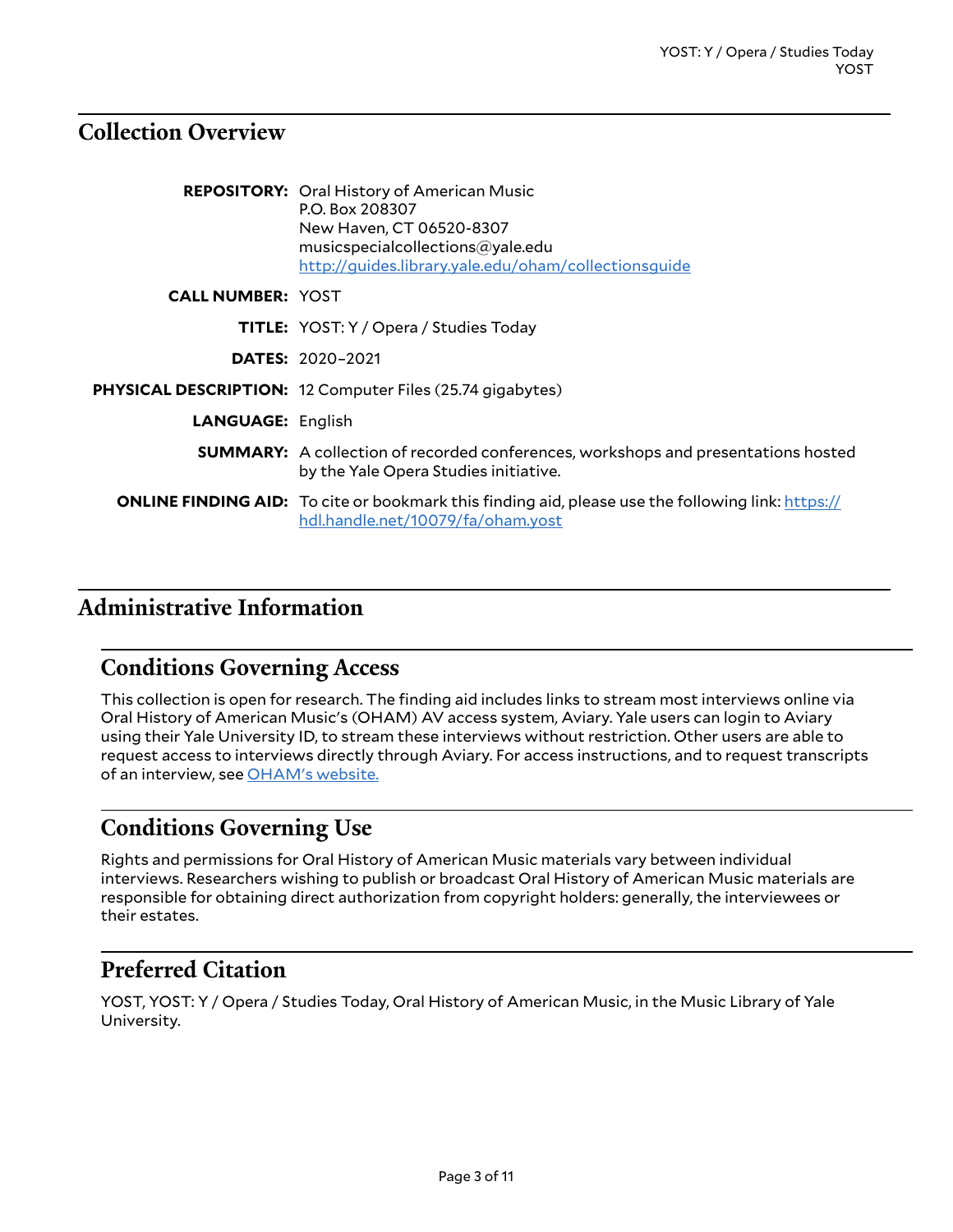# <span id="page-3-0"></span>**Processing Information**

Recording of Developing Opera in the Age of #MeToo was received as a single mp4 file, sent to OHAM via network transfer. Three access files (two mov and 1 mp4) -- one for each of the three panels recorded from the conference -- were then created from the master file.

# <span id="page-3-1"></span>**Physical Characteristics and Technical Requirements**

mp4 and mov files

## <span id="page-3-2"></span>**Scope and Contents**

A collection of recorded conferences, workshops and presentations hosted by the Yale Opera Studies initiative.

## <span id="page-3-3"></span>**Arrangement**

The collection is arranged chronologically by the order in which panels and workshops were presented.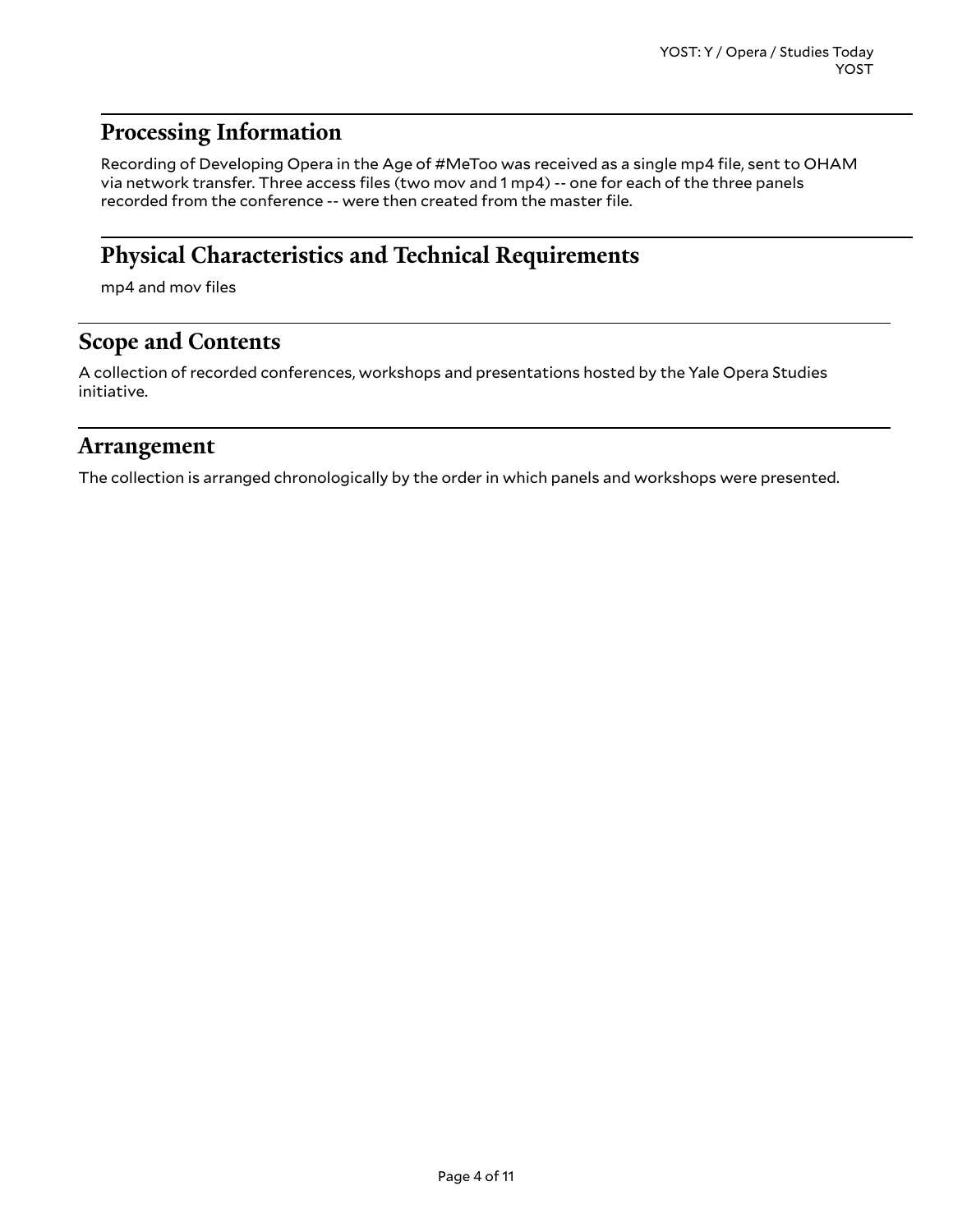## <span id="page-4-0"></span>**Collection Contents Developing Opera in the Age of #MeToo, 2020 May 8**

<span id="page-4-1"></span>Kreuzer, Gundula Katharina , organizer

The 2020 annual Y / Opera / Studies Today conference of the Yale Department of Music: Developing Opera in the Age of #MeToo, presented via webinar on May 5, 2020

Composing Women's Issues YOST 1 a *1 Computer File (4.44 gigabytes ) Approximate running time: 67 mins* Reid, Ellen (Composer) , interviewee Mazzoli, Missy , interviewee Cusick, Suzanne G. , interviewer Ellison, Cori , interviewer [\[Aviary\]](https://yalemusiclib.aviaryplatform.com/r/k93125qs3c) YOST 1 a

Conference convened via videochat, organized in New Haven, CT

As a preservation measure, original computer files may not be used. Digital access copies must be provided for use.

mov file

Developing New Opera YOST 1 b *1 Computer File (4.44 gigabytes) Approximate running time: 116 mins* Kreuzer, Gundula Katharina , moderator Cremo, Paul , panelist Harrington, Wendall , panelist Mazzoli, Missy , panelist Morrison, Beth , panelist Osgood, Steven , panelist Reid, Ellen (Composer) , panelist Tesori, Jeanine , panelist Zambello, Francesca , panelist [\[Aviary\]](https://yalemusiclib.aviaryplatform.com/r/x34mk65s87) YOST 1 b

Conference convened via videochat, with organizers in New Haven, CT.

As a preservation measure, original computer files may not be used. Digital access copies must be provided for use.

mov file

Salt: A Workshop Exploration of the Online Possibilities of Opera YOST<sub>1c</sub> *1 Computer File (1.52 gigabytes) Approximate running time: 102 mins* Diamond, Patrick (Theater Director) , moderator Calcagno, Mauro (Musicologist) , respondent Brunelle, Jill , presenter Gambini, Danilo , presenter Pollock, Frances , presenter Roller, Emily , presenter Tassi, Camilla (Projection Designer) , presenter [\[Aviary\]](https://yalemusiclib.aviaryplatform.com/r/fj2988312n) YOST 1 c

2020 May 8

Conference convened via videochat, with organizers located in New Haven, CT.

2020 May 8

2020 May 8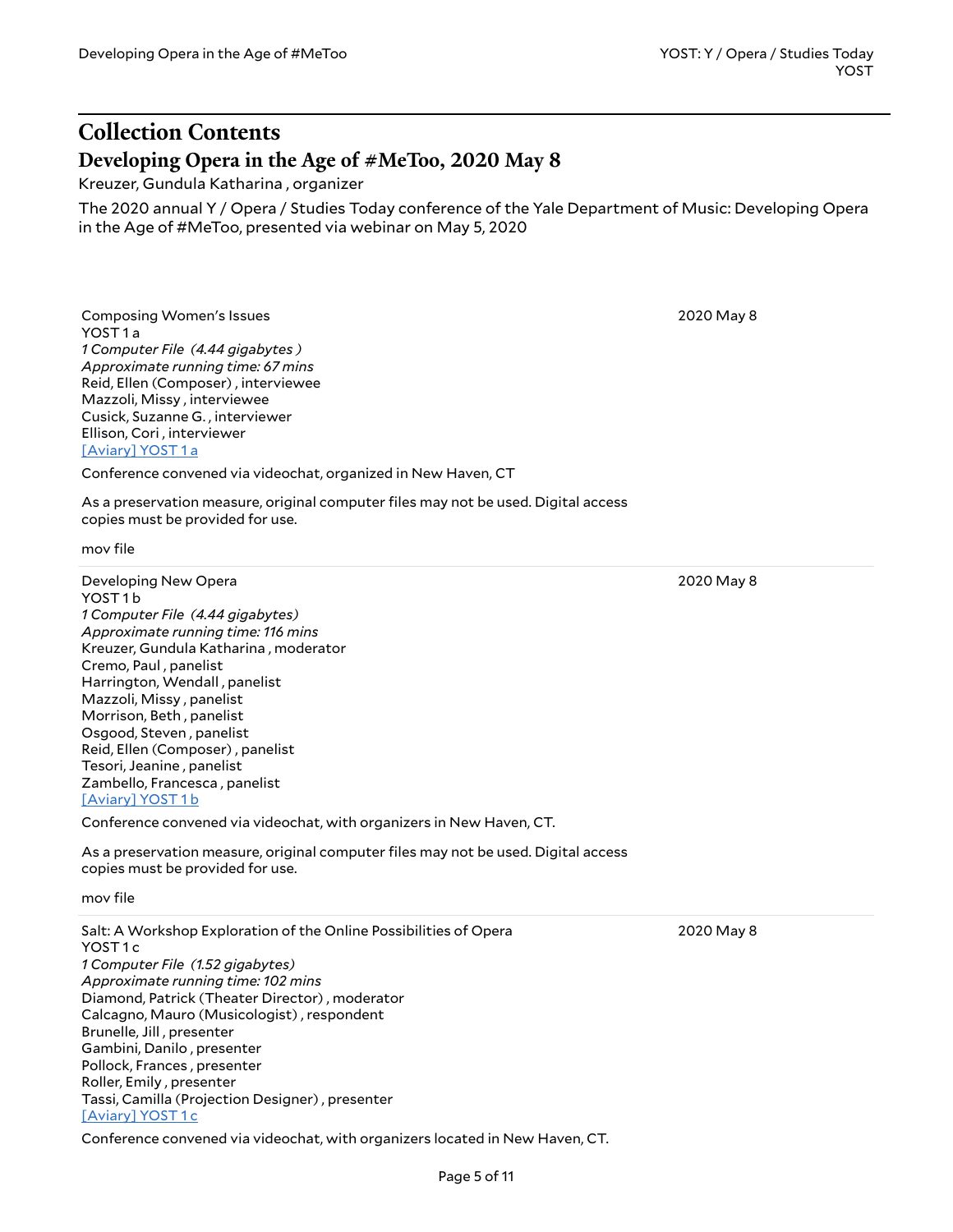As a preservation measure, original computer files may not be used. Digital access copies must be provided for use.

mp4 file

Former child record (uri=/repositories/7/digital\_objects/130839 - title=[Preservica - video] YOST 1 c) was deleted from catalogue on [Fri Jun 12 16:42:57 EDT 2020] as matching Preservica null 2ea981b0-dd0d-48e6-9f9a-f65b5daac5e3 was deleted.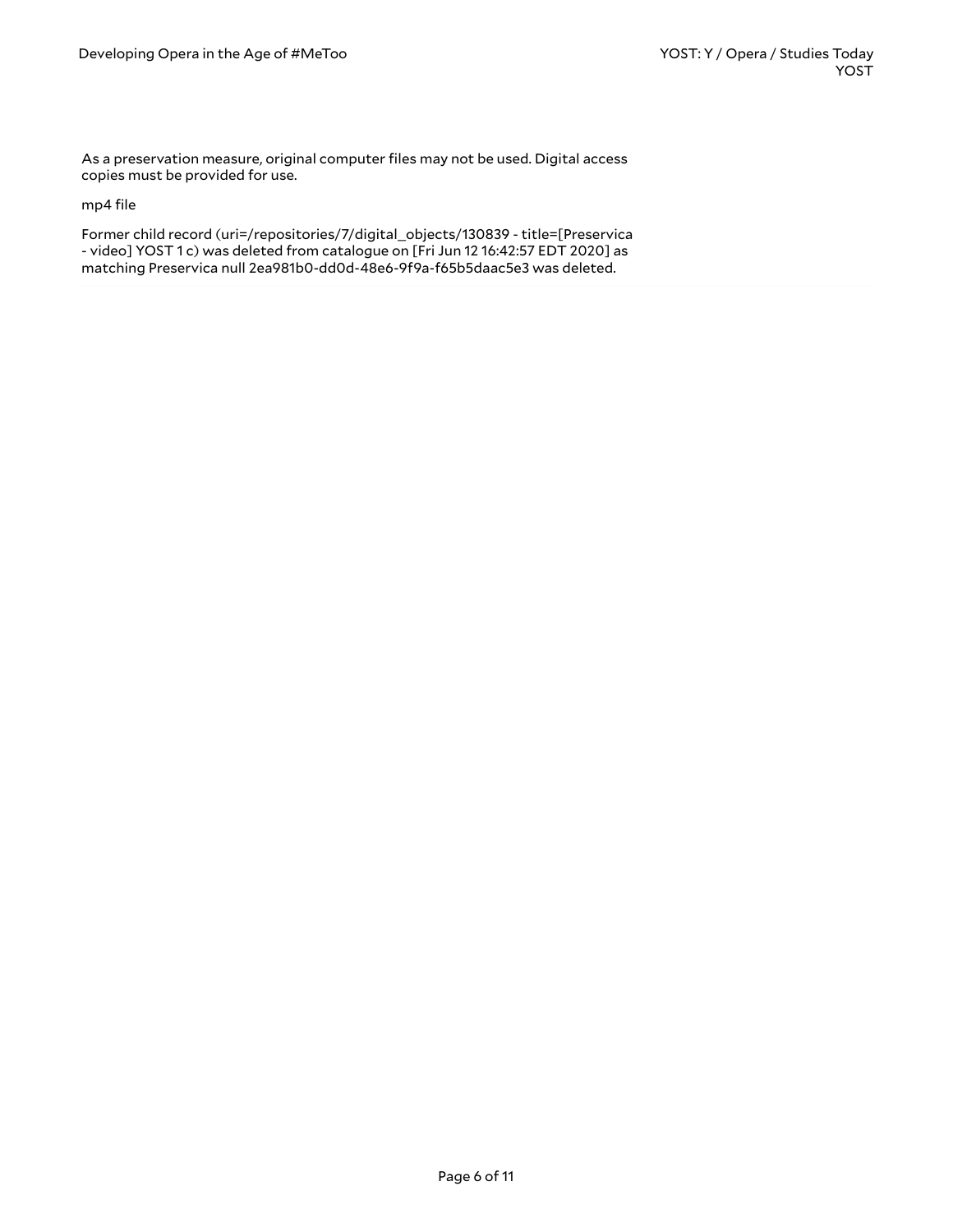### <span id="page-6-0"></span>**Opera and Representation, 2021 May 6-8**

Kreuzer, Gundula Katharina , organizer

The 2021 annual Y / Opera / Studies Today conference of the Yale Department of Music: Opera and Representation, presented via webinar on May 6 and May 8, 2021

Director's Commentary: The Industry's Sweet Land (Los Angeles, 2020) YOST 2 a *1 Computer File (1.06 gigabytes) Running time: approximately 92 mins* Sharon, Yuval , speaker [\[Aviary\]](https://yalemusiclib.aviaryplatform.com/r/7d2q52fz1m) YOST 2 a Conference convened via videochat, organized in New Haven, CT As a preservation measure, original computer files may not be used. Digital access copies must be provided for use. .mp4 file 2021 May 6 Welcome and Introduction YOST<sub>2</sub> bi *1 Computer File (128 megabytes) Approximate running time: 13 mins* Kreuzer, Gundula Katharina , speaker [\[Aviary\]](https://yalemusiclib.aviaryplatform.com/r/z31ng4hk8x) YOST 2 b i Conference convened via videochat, organized in New Haven, CT As a preservation measure, original computer files may not be used. Digital access copies must be provided for use. .mp4 file 2021 May 8 Lightning Talks I: Casting Aida - "My Skin Was My Costume": Blackness and Aida, 1925-1933 YOST 2 b ii *1 Computer File (66.1 megabytes) Approximate running time: 12 mins* Caplan, Lucy , presenter Zabala, Adriana Conference convened via videochat, organized in New Haven, CT This material is restricted. Access may be granted to a patron who has obtained direct permission from the presenter or their estate. .mp4 file 2021 May 8 Lightning Talks I: Casting Aida - Before the Met: Leontyne Price, Television, and the NBC 2021 May 8 Opera Theater YOST 2 b iii *1 Computer File (58.5 megabytes) Approximate running time: 11 mins* Ward-Griffin, Danielle, presenter Zabala, Adriana Conference convened via videochat, organized in New Haven, CT This material is restricted. Access may be granted to a patron who has obtained direct permission from the presenter or their estate.

.mp4 file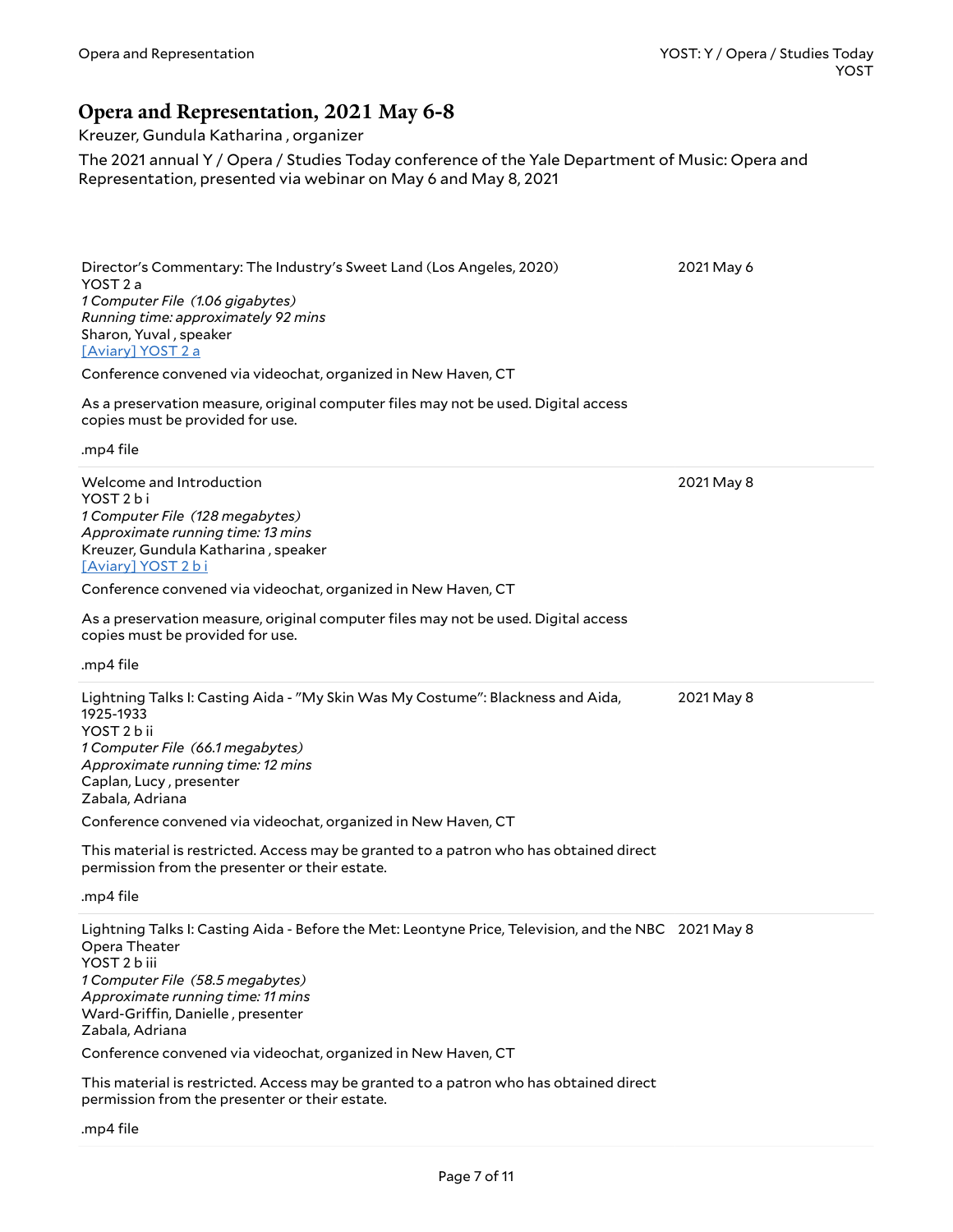Lightning Talks I: Casting Aida - Join the Chorus of Voices: Opera, Identity, and the Social 2021 May 8 Media Moment YOST 2 b iv *1 Computer File (105 megabytes) Approximate running time: 9 mins* Mosley, Imani Danielle , presenter Zabala, Adriana [\[Aviary\]](https://yalemusiclib.aviaryplatform.com/r/xk84j0bv81) YOST 2 b iv

Conference convened via videochat, organized in New Haven, CT

As a preservation measure, original computer files may not be used. Digital access copies must be provided for use.

.mp4 files

Lightning Talks I: Casting Aida - Discussion YOST 2 b v *1 Computer File (258 megabytes) Approximate running time: 23 mins* Gibson, Maya Caplan, Lucy Ward-Griffin, Danielle Mosley, Imani Danielle [\[Aviary\]](https://yalemusiclib.aviaryplatform.com/r/2r3nv99t51) YOST 2 b v

Conference convened via videochat, organized in New Haven, CT

As a preservation measure, original computer files may not be used. Digital access copies must be provided for use.

.mp4 file

Lightning Talks II: Challenging Stories, Staging, (Dis)Appearance YOST 2 b vi *1 Computer File (615 megabytes) Approximate running time: 62 minutes* Calico, Joy Haslam, 1965- Ebright, Ryan , presenter Everett, Yayoi Uno , presenter Steigerwald Ille, Megan, 1987- , presenter Sheppard, William Anthony, 1969- [\[Aviary\]](https://yalemusiclib.aviaryplatform.com/r/r20rr1qc48) YOST 2 b vi

Includes introduction, three lightning talks, and discussion. Lightning talk titles: Reinventing Malcolm, Redefining Opera: Anthony Davis's X (Ryan Ebright), Saariaho and Sellars's Only the Sound Remains (2016): Transcoding the Aesthetics of Noh Drama (Yayoi Uno Everett), and "They told me nothing/They gave me nothing": Approaching Erasure in The Industry's Sweet Land (Megan Steigerwald Ille).

Conference convened via videochat, organized in New Haven, CT

As a preservation measure, original computer files may not be used. Digital access copies must be provided for use.

.mp4 file

2021 May 8

2021 May 8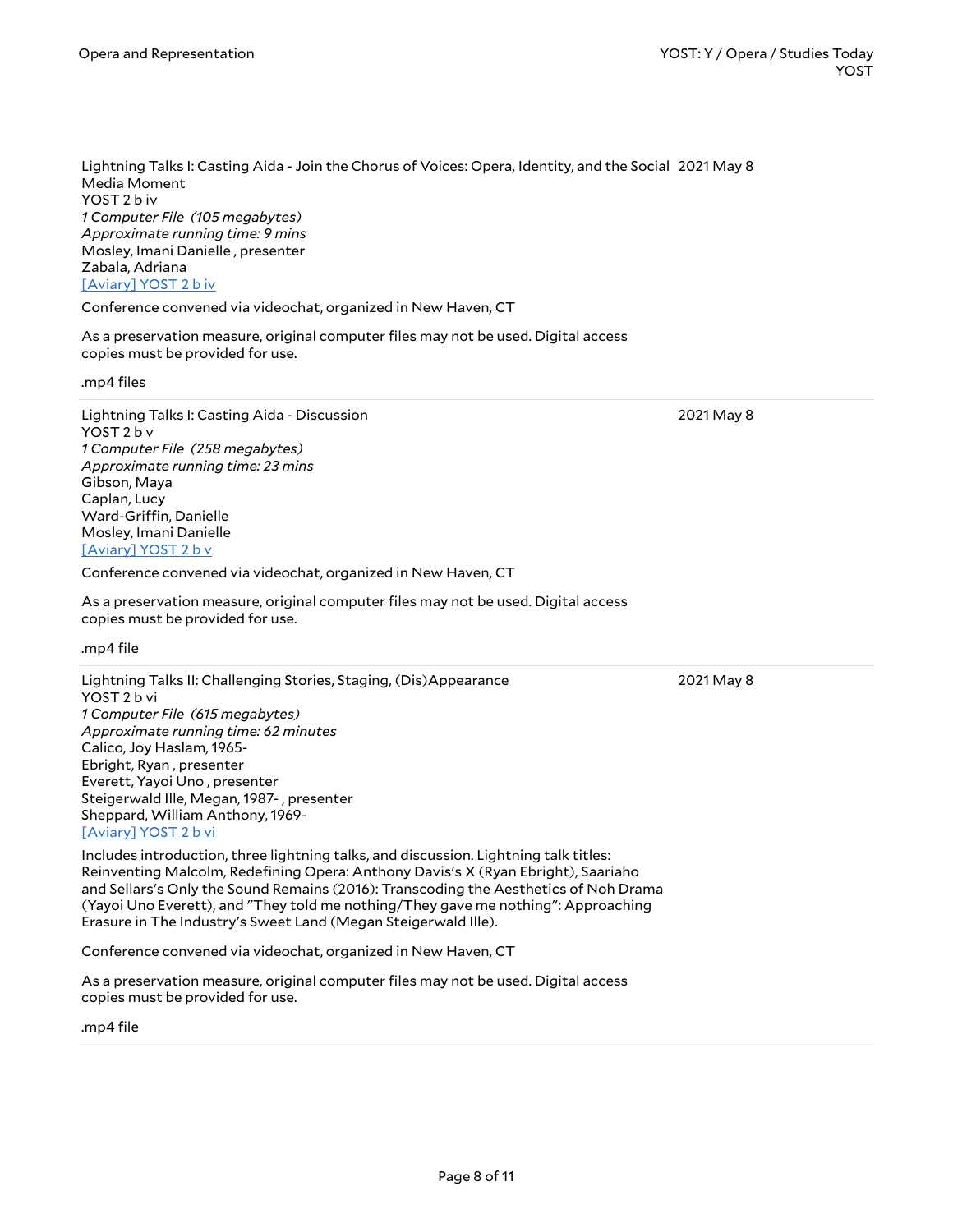Discussion I: Economics in the Field of Cultural Production YOST 2 c *1 Computer File (821 megabytes) Approximate running time: 61 mins* Chu, Allison , moderator Pollock, Frances , moderator Acon, Derrell , panelist Diamond, Patrick (Theater Director) , panelist Harris, Maurice L. , panelist Lang, David (David A.) , panelist Romano, Aleks , panelist [\[Aviary\]](https://yalemusiclib.aviaryplatform.com/r/hx15m62z6k) YOST 2 c

Conference convened via videochat, organized in New Haven, CT

As a preservation measure, original computer files may not be used. Digital access copies must be provided for use.

.mp4 files

Discussion II: Developing New Themes in Opera YOST 2 d *1 Computer File (1.16 gigabytes) Approximate running time: 95 mins* Kreuzer, Gundula Katharina , moderator Du, Yun, 1977- , panelist Kearney, Douglas , panelist Lewis, George S. , panelist Sharon, Yuval , panelist [\[Aviary\]](https://yalemusiclib.aviaryplatform.com/r/k93125r17s) YOST 2 d

Conference convened via videochat, organized in New Haven, CT

As a preservation measure, original computer files may not be used. Digital access copies must be provided for use.

.mp4 files

Discussion III: Diversification through Collaboration? YOST 2 e *1 Computer File (1.47 gigabytes) Approximate running time: 91 mins* Nyong'o, Tavia , moderator Chacon, Raven , panelist Du, Yun, 1977- , panelist Kearney, Douglas , panelist Lewis, George, 1952- , panelist Lien, Mimi , panelist Sharon, Yuval , panelist [\[Aviary\]](https://yalemusiclib.aviaryplatform.com/r/nc5s75785s) YOST 2 e

Conference convened via videochat, organized in New Haven, CT

As a preservation measure, original computer files may not be used. Digital access copies must be provided for use.

.mp4 file

2021 May 8

2021 May 8

2021 May 8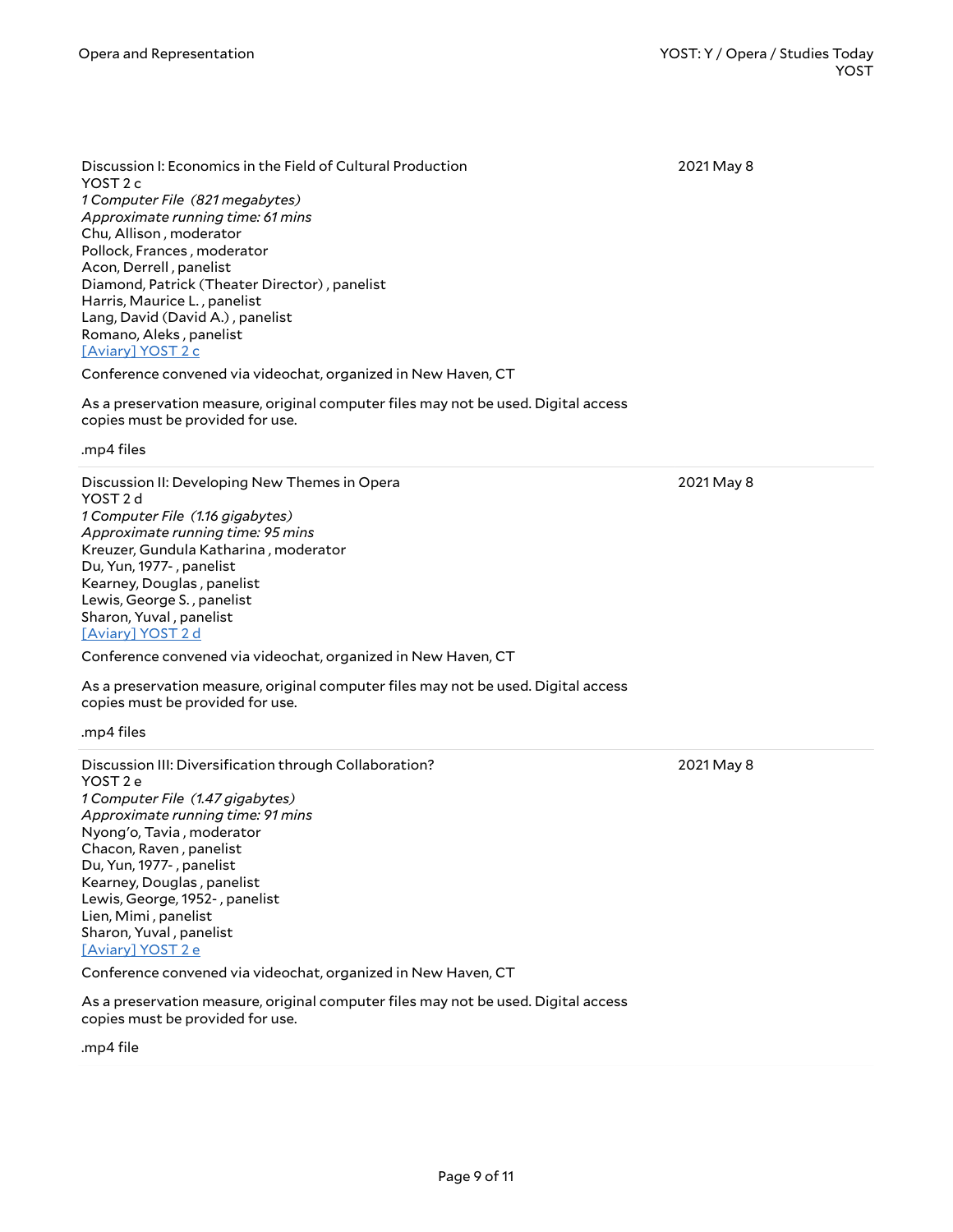Discussion IV: What To Do With the Canon? + Final Thoughts YOST 2 f *1 Computer File (1.66 gigabytes) Approximate running time: 98 mins* André, Naomi Adele , moderator Brooks, Daphne , panelist Heard, Ethan , panelist Moore, Latonia , panelist Sharon, Yuval , panelist [\[Aviary\]](https://yalemusiclib.aviaryplatform.com/r/mp4vh5d63z) YOST 2 f Conference convened via videochat, organized in New Haven, CT 2021 May 8

As a preservation measure, original computer files may not be used. Digital access copies must be provided for use.

.mp4 file